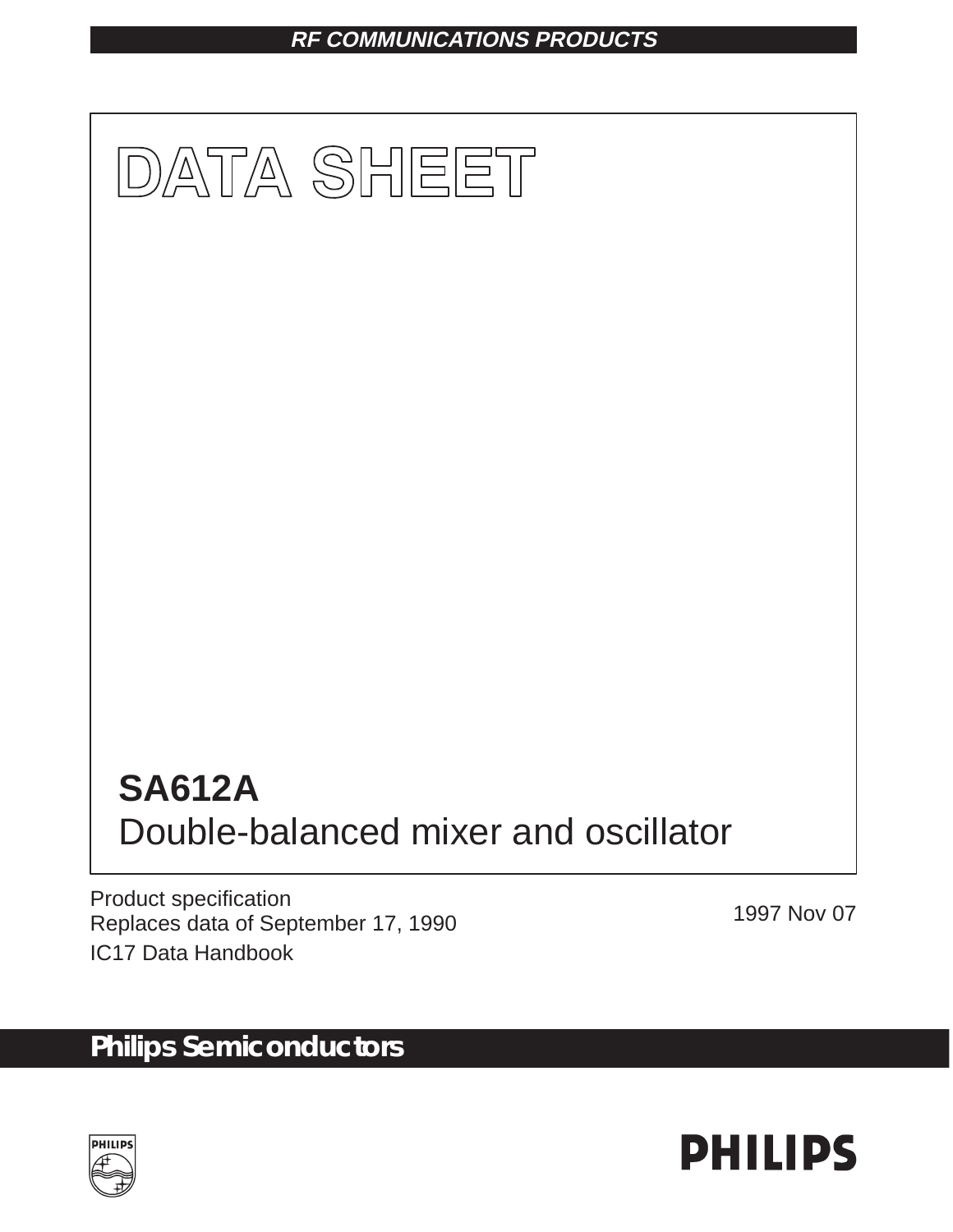#### **DESCRIPTION**

The SA612A is a low-power VHF monolithic double-balanced mixer with on-board oscillator and voltage regulator. It is intended for low cost, low power communication systems with signal frequencies to 500MHz and local oscillator frequencies as high as 200MHz. The mixer is a "Gilbert cell" multiplier configuration which provides gain of 14dB or more at 45MHz.

The oscillator can be configured for a crystal, a tuned tank operation, or as a buffer for an external L.O. Noise figure at 45MHz is typically below 6dB and makes the device well suited for high performance cordless phone/cellular radio. The low power consumption makes the SA612A excellent for battery operated equipment. Networking and other communications products can benefit from very low radiated energy levels within systems. The SA612A is available in an 8-lead dual in-line plastic package and an 8-lead SO (surface mounted miniature package).

#### **FEATURES**

- Low current consumption
- Low cost
- Operation to 500MHz
- Low radiated energy
- Low external parts count; suitable for crystal/ceramic filter
- Excellent sensitivity, gain, and noise figure

### **PIN CONFIGURATION**





### **APPLICATIONS**

- Cordless telephone
- Portable radio
- VHF transceivers
- RF data links
- Sonabuoys
- Communications receivers
- Broadband LANs
- HF and VHF frequency conversion
- Cellular radio mixer/oscillator

#### **ORDERING INFORMATION**

| <b>DESCRIPTION</b>                                       | <b>TEMPERATURE RANGE</b>        | <b>ORDER CODE</b> | DWG#    |  |
|----------------------------------------------------------|---------------------------------|-------------------|---------|--|
| 8-Pin Plastic Dual In-Line Plastic (DIP)                 | -40 to +85 $\mathrm{^{\circ}C}$ | <b>SA612AN</b>    | SOT97-1 |  |
| 8-Pin Plastic Small Outline (SO) package (Surface-Mount) | -40 to +85 $^{\circ}$ C         | SA612AD           | SOT96-1 |  |

### **BLOCK DIAGRAM**



**Figure 2. Block Diagram**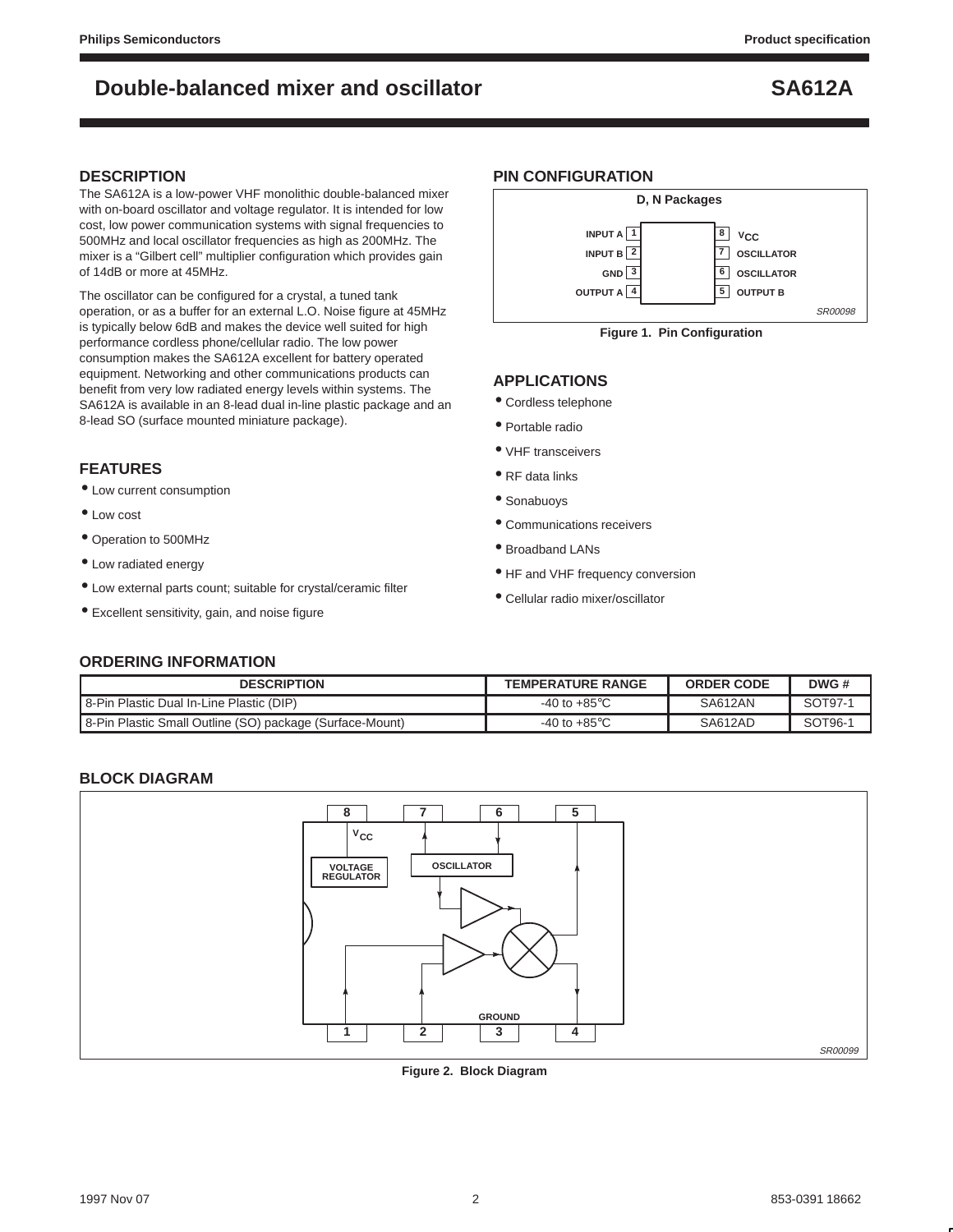### **ABSOLUTE MAXIMUM RATINGS**

| <b>SYMBOL</b>                           | <b>PARAMETER</b>                           | <b>RATING</b>   | UNIT |
|-----------------------------------------|--------------------------------------------|-----------------|------|
| $V_{\rm CC}$                            | Maximum operating voltage                  |                 |      |
| Storage temperature<br><sup>I</sup> STG |                                            | $-65$ to $+150$ |      |
|                                         | Operating ambient temperature range SA612A | $-40$ to $+85$  |      |

## **AC/DC ELECTRICAL CHARACTERISTICS**

T<sub>A</sub>=25 $\degree$ C, V<sub>CC</sub> = 6V, Figure 3

| <b>SYMBOL</b>    | <b>PARAMETER</b>                     | <b>TEST CONDITION</b> |     | <b>UNIT</b> |            |            |  |
|------------------|--------------------------------------|-----------------------|-----|-------------|------------|------------|--|
|                  |                                      |                       | Min | Typ         | <b>Max</b> |            |  |
| $V_{\rm CC}$     | Power supply voltage range           |                       | 4.5 |             | 8.0        | V          |  |
|                  | DC current drain                     |                       |     | 2.4         | 3.0        | mA         |  |
| $f_{IN}$         | Input signal frequency               |                       |     | 500         |            | <b>MHz</b> |  |
| f <sub>OSC</sub> | Oscillator frequency                 |                       |     | 200         |            | <b>MHz</b> |  |
|                  | Noise figured at 45MHz               |                       |     | 5.0         |            | dB         |  |
|                  | Third-order intercept point at 45MHz | $RF_{IN} = -45dBm$    |     | $-13$       |            | dBm        |  |
|                  | Conversion gain at 45MHz             |                       | 14  | 17          |            | dB         |  |
| $R_{IN}$         | RF input resistance                  |                       | 1.5 |             |            | $k\Omega$  |  |
| $C_{IN}$         | RF input capacitance                 |                       |     | 3           |            | pF         |  |
|                  | Mixer output resistance              | (Pin 4 or 5)          |     | 1.5         |            | $k\Omega$  |  |

#### **DESCRIPTION OF OPERATION**

The SA612A is a Gilbert cell, an oscillator/buffer, and a temperature compensated bias network as shown in the equivalent circuit. The Gilbert cell is a differential amplifier (Pins 1 and 2) which drives a balanced switching cell. The differential input stage provides gain and determines the noise figure and signal handling performance of the system.

The SA612A is designed for optimum low power performance. When used with the SA614A as a 45MHz cordless phone/cellular radio 2nd IF and demodulator, the SA612A is capable of receiving -119dBm signals with a 12dB S/N ratio. Third-order intercept is typically -15dBm (that's approximately +5dBm output intercept because of the RF gain). The system designer must be cognizant of this large signal limitation. When designing LANs or other closed systems where transmission levels are high, and small-signal or signal-to-noise issues not critical, the input to the SA612A should be appropriately scaled.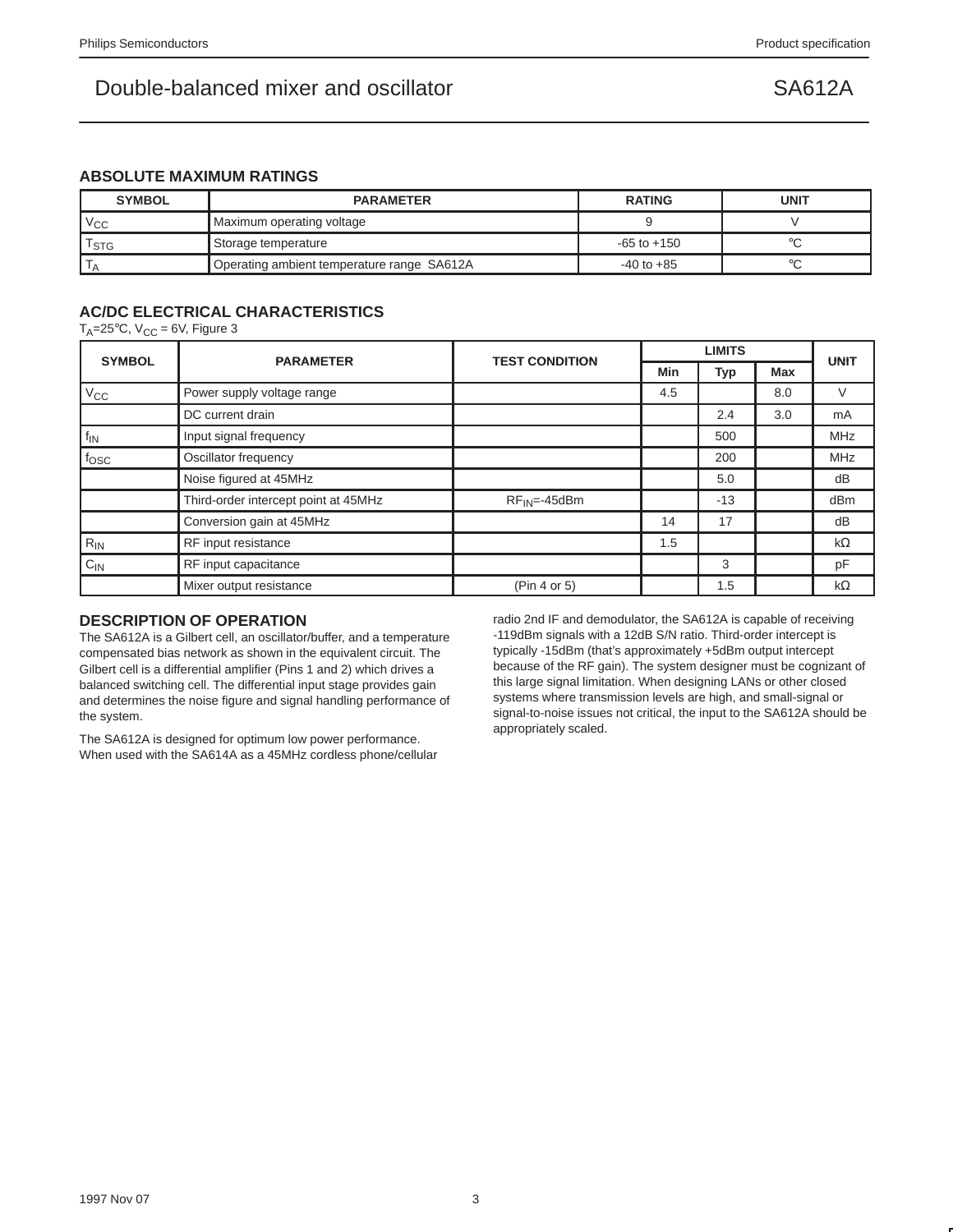## **TEST CONFIGURATION**



**Figure 3. Test Configuration**



**Figure 4. Equivalent Circuit**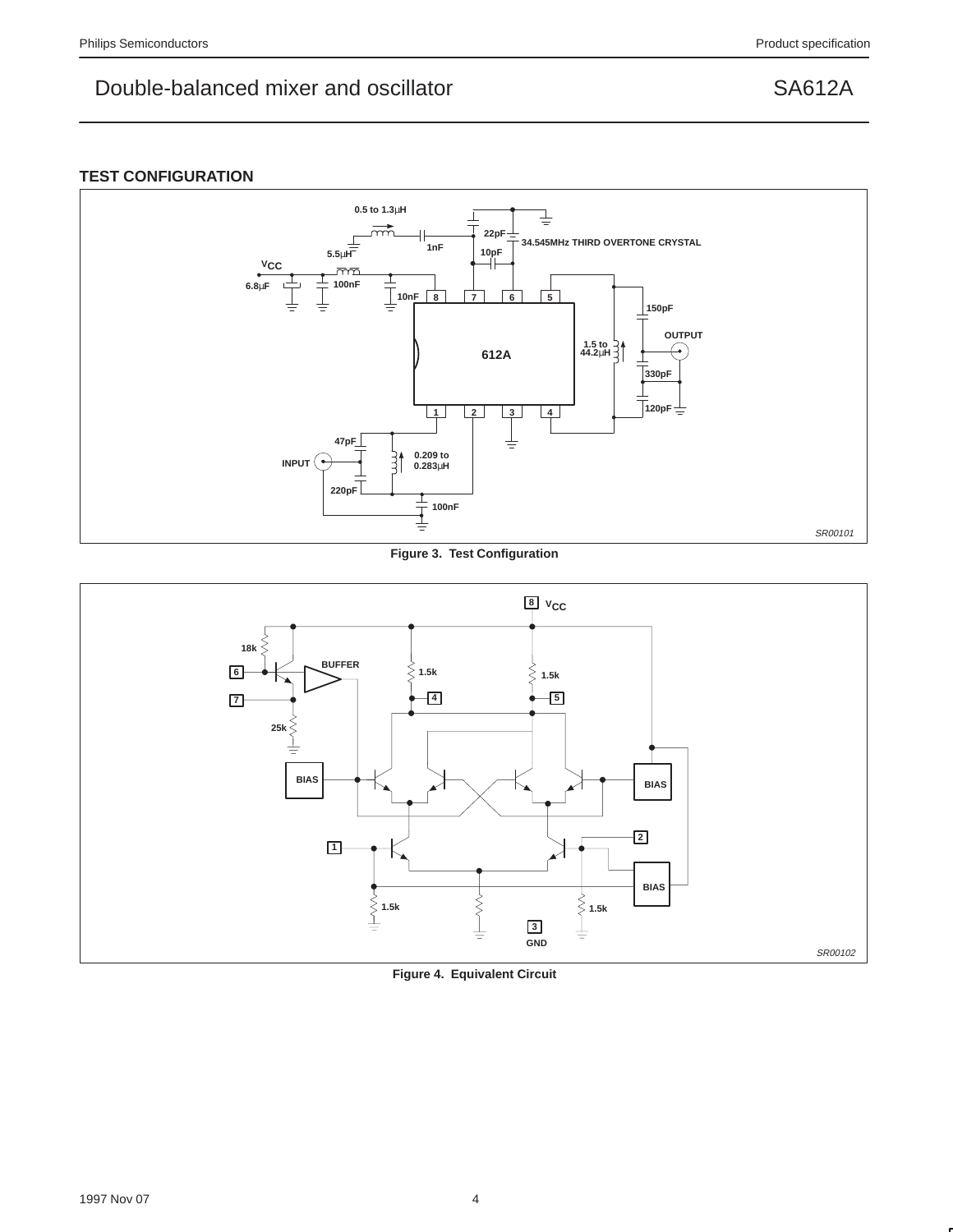Besides excellent low power performance well into VHF, the SA612A is designed to be flexible. The input, output, and oscillator ports can support a variety of configurations provided the designer understands certain constraints, which will be explained here.

The RF inputs (Pins 1 and 2) are biased internally. They are symmetrical. The equivalent AC input impedance is approximately 1.5k || 3pF through 50MHz. Pins 1 and 2 can be used interchangeably, but they should not be DC biased externally. Figure 5 shows three typical input configurations.

The mixer outputs (Pins 4 and 5) are also internally biased. Each output is connected to the internal positive supply by a 1.5kΩ resistor. This permits direct output termination yet allows for balanced output as well. Figure 6 shows three single-ended output configurations and a balanced output.

The oscillator is capable of sustaining oscillation beyond 200MHz in crystal or tuned tank configurations. The upper limit of operation is determined by tank "Q" and required drive levels. The higher the Q of the tank or the smaller the required drive, the higher the

permissible oscillation frequency. If the required L.O. is beyond oscillation limits, or the system calls for an external L.O., the

external signal can be injected at Pin 6 through a DC blocking capacitor. External L.O. should be  $200 \text{mV}_{\text{P-P}}$  minimum to  $300 \text{mV}_{\text{P-P}}$ maximum.

Figure 7 shows several proven oscillator circuits. Figure 7a is appropriate for cordless phones/cellular radio. In this circuit a third overtone parallel-mode crystal with approximately 5pF load capacitance should be specified. Capacitor C3 and inductor L1 act as a fundamental trap. In fundamental mode oscillation the trap is omitted.

Figure 8 shows a Colpitts varacter tuned tank oscillator suitable for synthesizer-controlled applications. It is important to buffer the output of this circuit to assure that switching spikes from the first counter or prescaler do not end up in the oscillator spectrum. The dual-gate MOSFET provides optimum isolation with low current. The FET offers good isolation, simplicity, and low current, while the bipolar circuits provide the simple solution for non-critical applications. The resistive divider in the emitter-follower circuit should be chosen to provide the minimum input signal which will assume correct system operation.



**Figure 5. Input Configuration**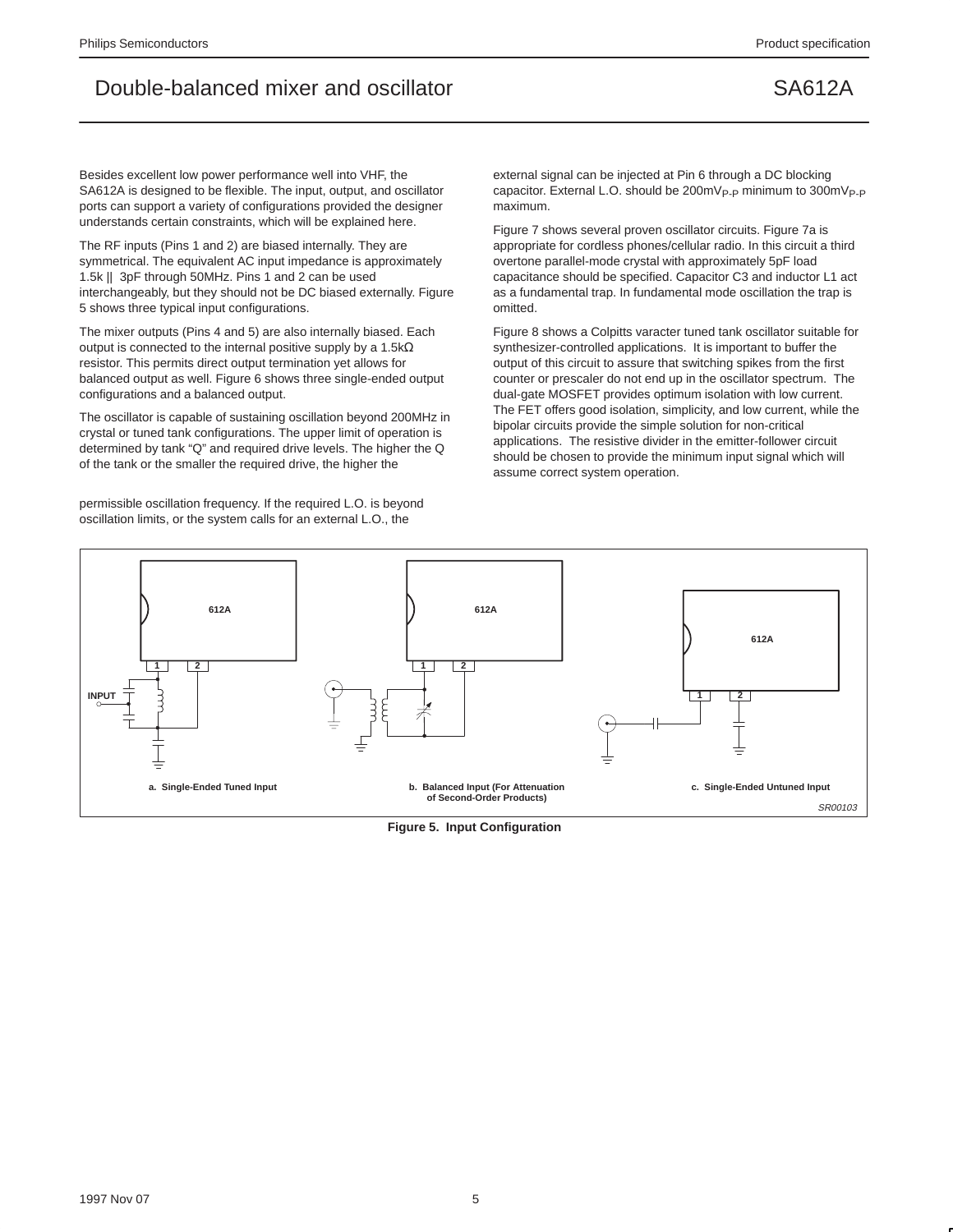

**Figure 6. Output Configuration**



**Figure 7. Oscillator Circuits**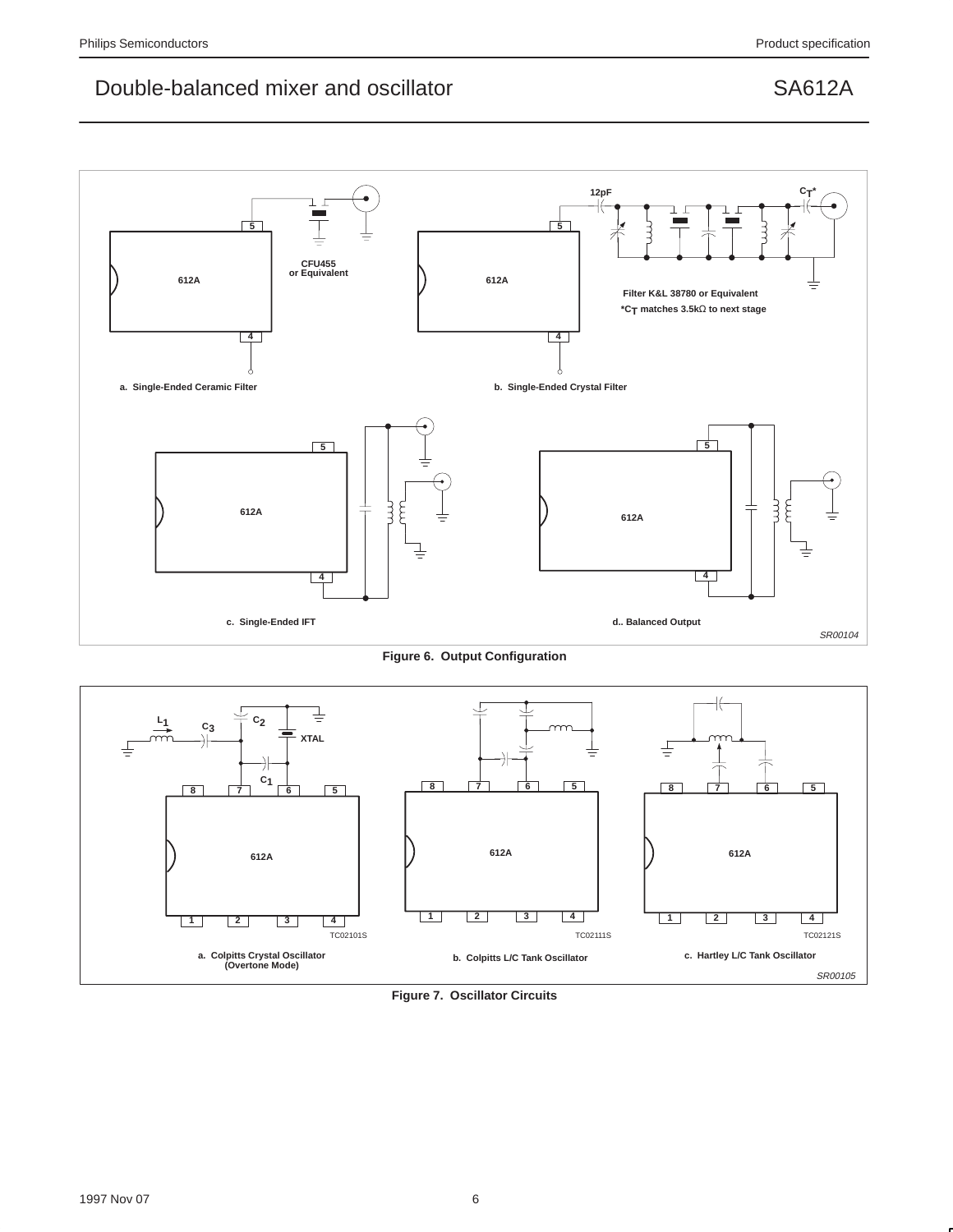

**Figure 8. Colpitts Oscillator Suitable for Synthesizer Applications and Typical Buffers**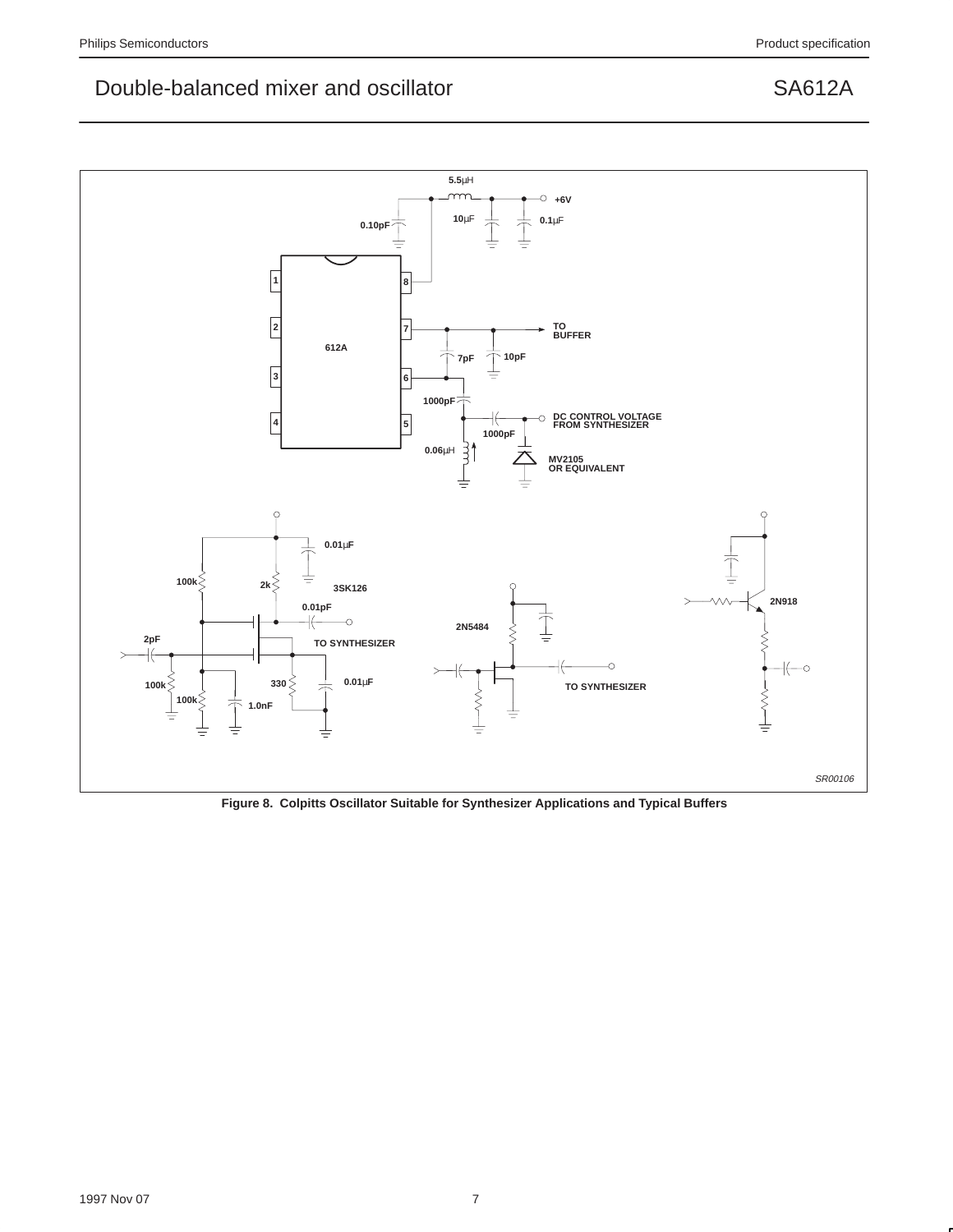## **TEST CONFIGURATION**



**Figure 9. Typical Application for Cordless/Cellular Radio**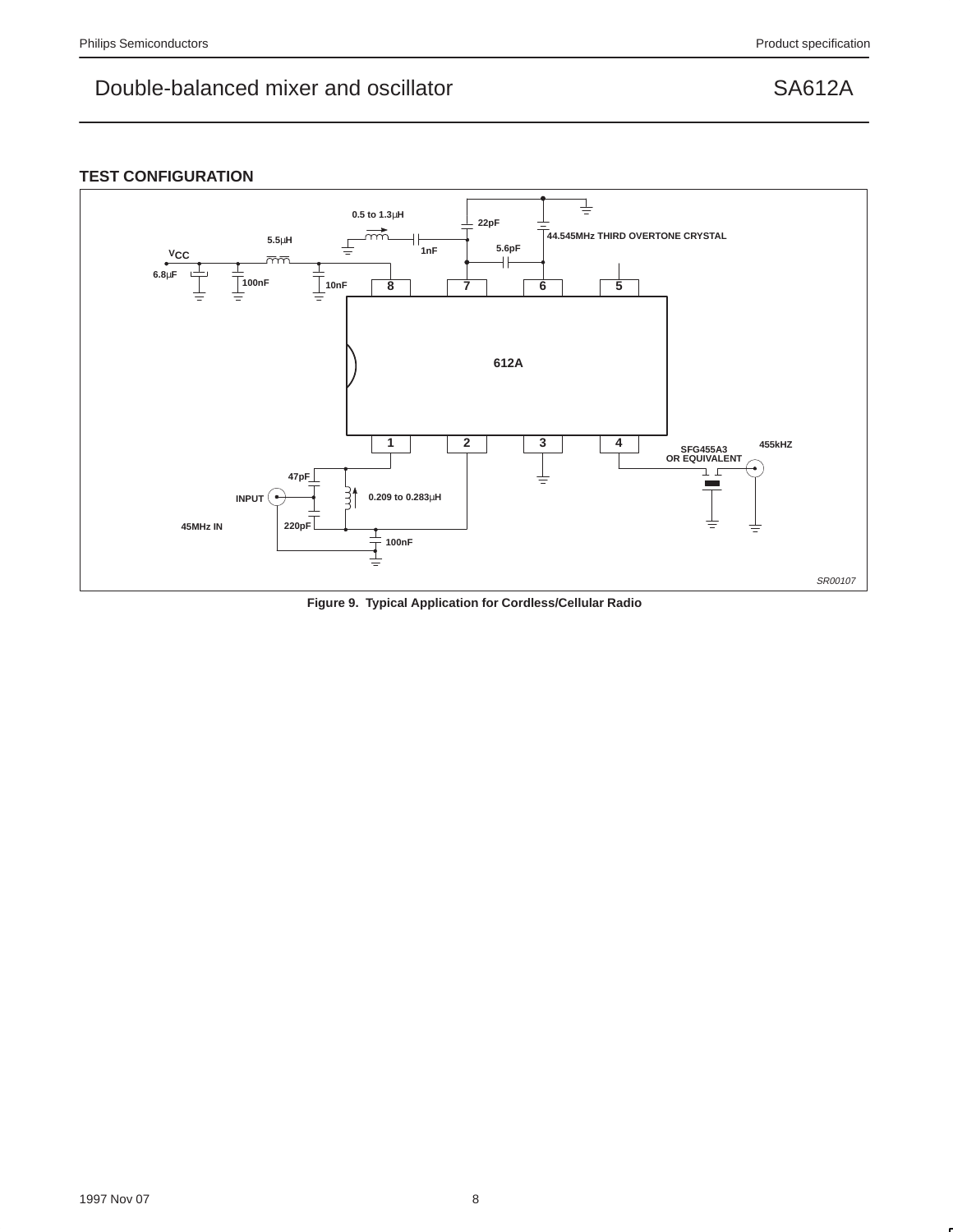

Figure 10. I<sub>CC</sub> vs Supply Voltage



**Figure 11. Conversion Gain vs Supply Voltage**



**Figure 12. Third-Order Intercept Point**



**Figure 13. Noise Figure**



**Figure 14. Third-Order Intercept and Compression**



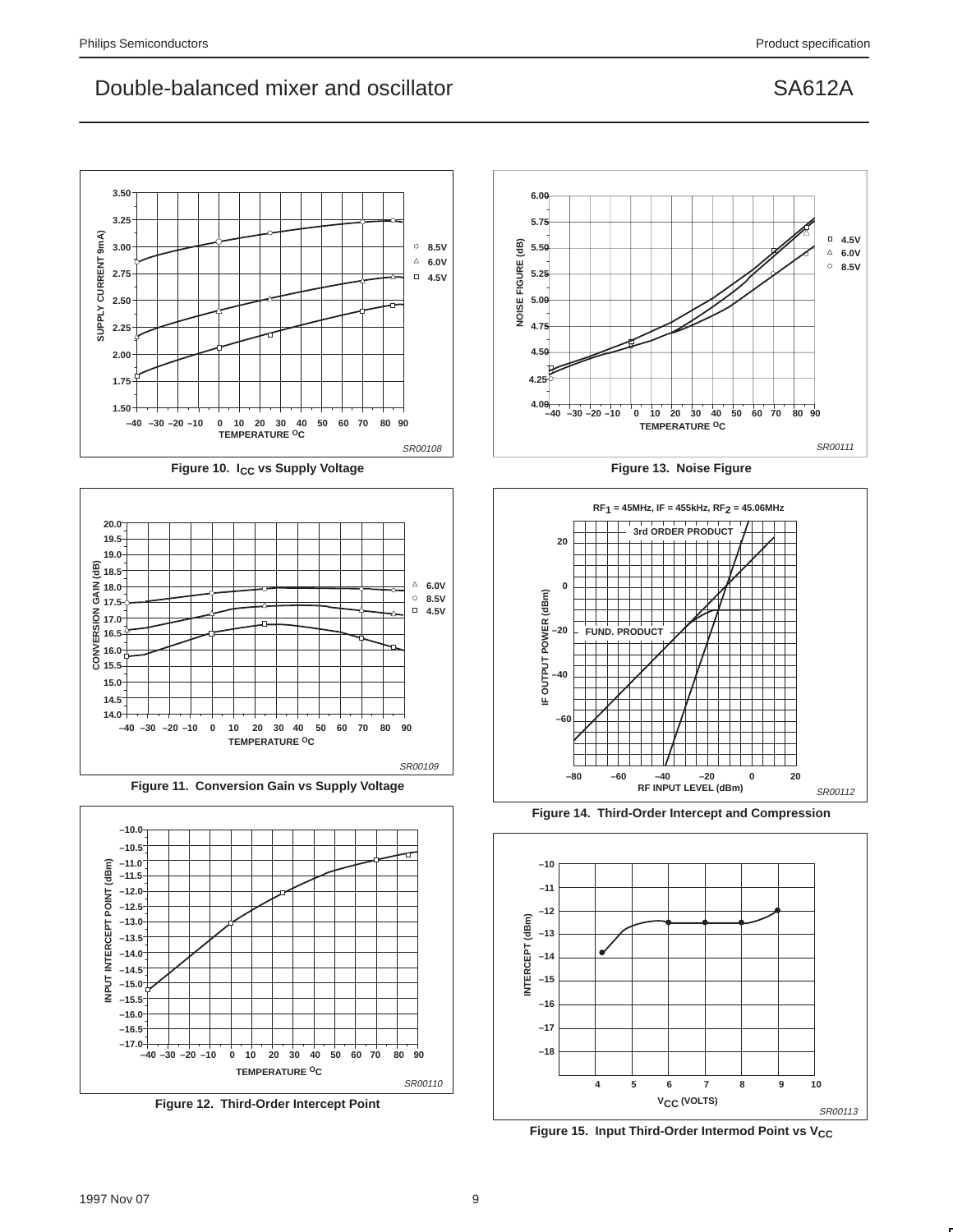## Double-balanced mixer oscillator

SA612

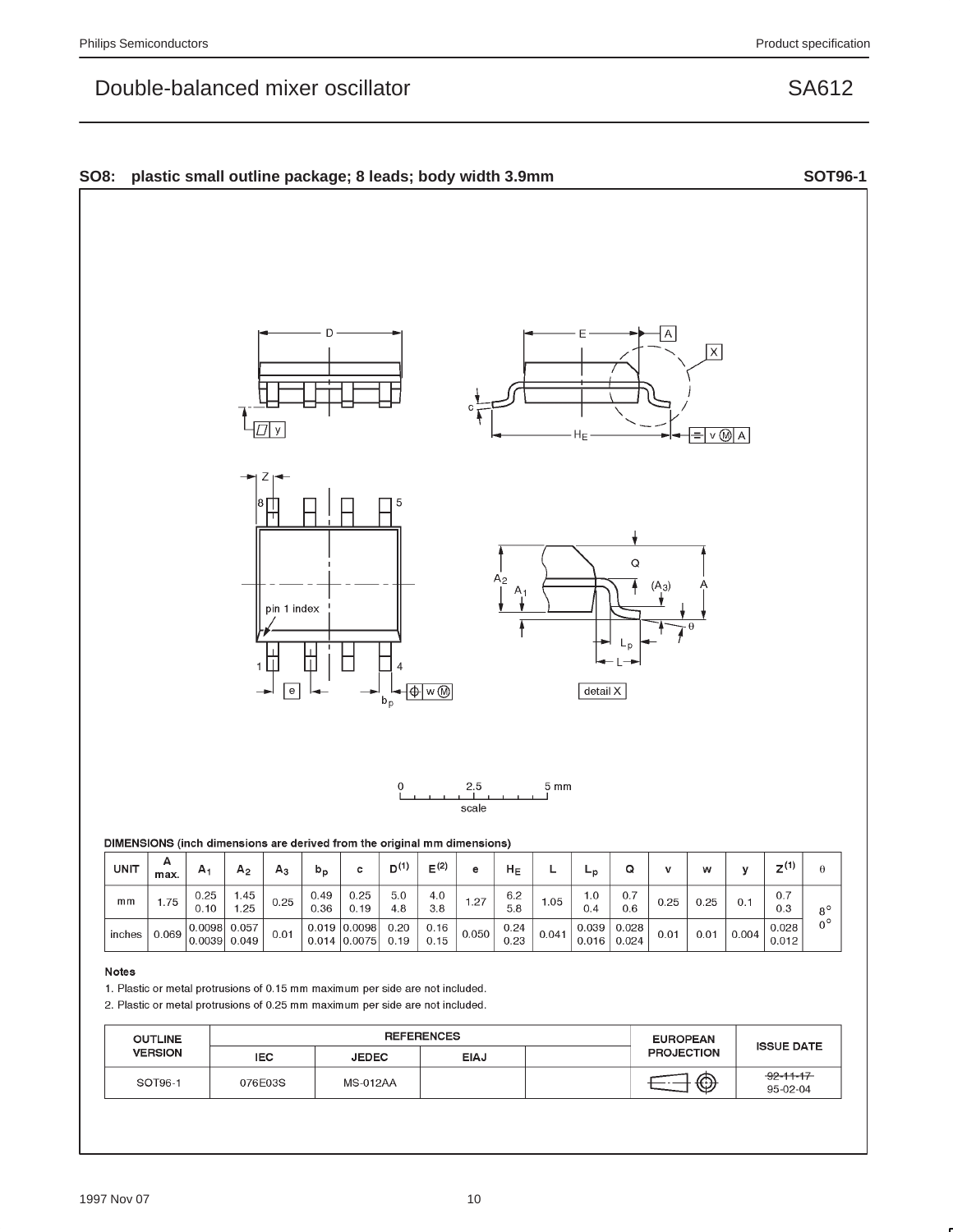## Double-balanced mixer oscillator

ensiq piane





pin 1 index

D



 $10 \text{ mm}$  $\mathbf 5$  $scale$ 

E

4

|  |  | DIMENSIONS (inch dimensions are derived from the original mm dimensions) |  |
|--|--|--------------------------------------------------------------------------|--|
|--|--|--------------------------------------------------------------------------|--|

| UNIT   | А<br>max. | A<br>min. | A <sub>2</sub><br>max. | b              | b,             | b <sub>2</sub> |                | 44'<br>יי ס  | E <sup>(1</sup> | е    | е.   | -            | $M_{E}$      | мн           | w     | z <sup>(1</sup><br>max. |
|--------|-----------|-----------|------------------------|----------------|----------------|----------------|----------------|--------------|-----------------|------|------|--------------|--------------|--------------|-------|-------------------------|
| mm     | 4.2       | 0.51      | 3.2                    | 1.73<br>.14    | 0.53<br>0.38   | .07<br>0.89    | 0.36<br>0.23   | 9.8<br>9.2   | 6.48<br>6.20    | 2.54 | 7.62 | 3.60<br>3.05 | 8.25<br>7.80 | 10.0<br>8.3  | 0.254 | 1.15                    |
| inches | 0.17      | 0.020     | 0.13                   | 0.068<br>0.045 | 0.021<br>0.015 | 0.042<br>0.035 | 0.014<br>0.009 | 0.39<br>0.36 | 0.26<br>0.24    | 0.10 | 0.30 | 0.14<br>0.12 | 0.32<br>0.31 | 0.39<br>0.33 | 0.01  | 0.045                   |

### Note

1. Plastic or metal protrusions of 0.25 mm maximum per side are not included.

| <b>OUTLINE</b> |            | <b>REFERENCES</b> | <b>EUROPEAN</b> | <b>ISSUE DATE</b> |                   |                             |
|----------------|------------|-------------------|-----------------|-------------------|-------------------|-----------------------------|
| <b>VERSION</b> | <b>IEC</b> | <b>JEDEC</b>      | <b>EIAJ</b>     |                   | <b>PROJECTION</b> |                             |
| SOT97-1        | 050G01     | <b>MO-001AN</b>   |                 |                   |                   | $-92 - 11 - 17$<br>95-02-04 |